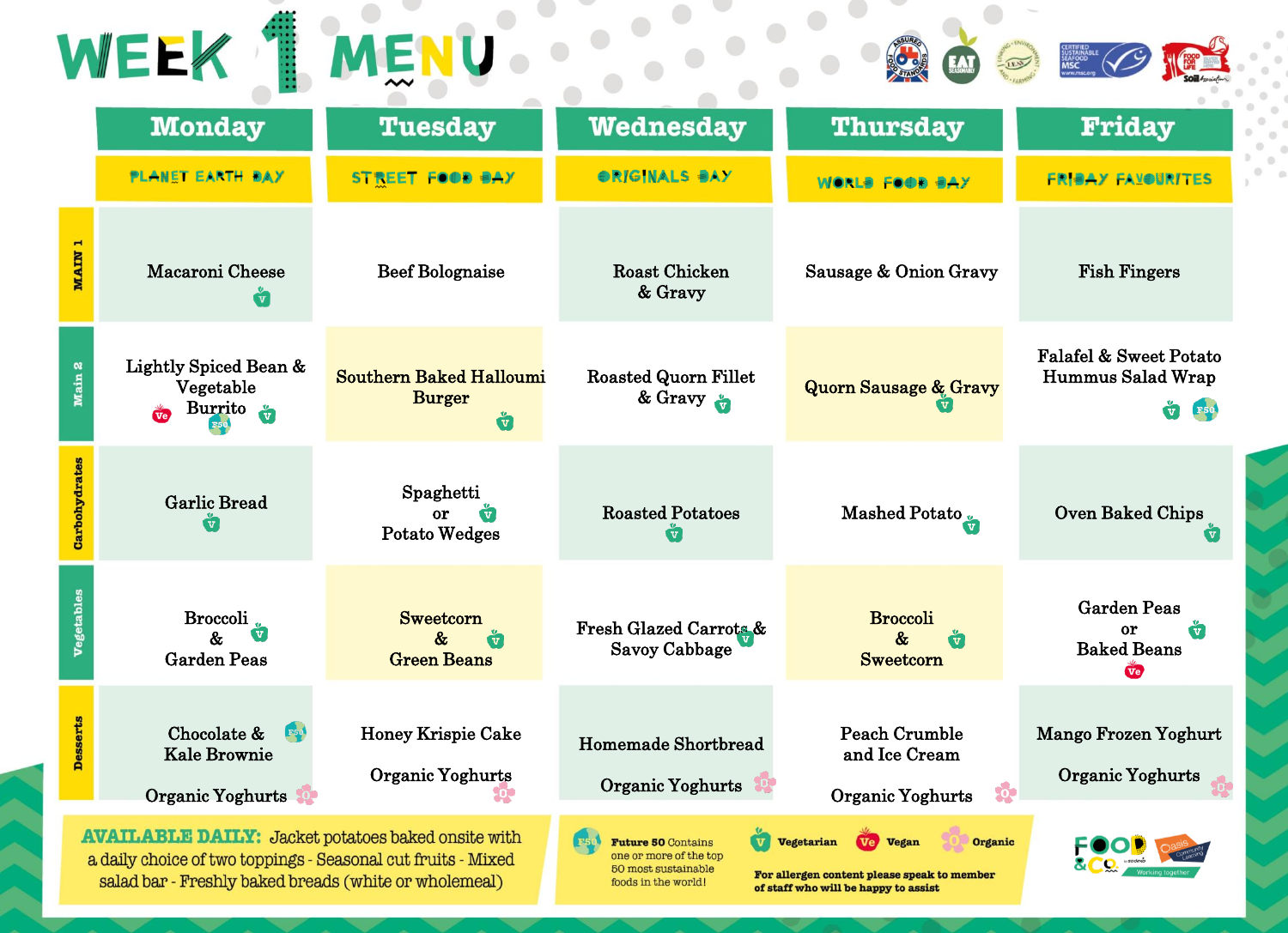| WEEK ZMENU                                                                                                                                                                                                                                                                                                                                                                                                                                          |                                                                       |                                                                        |                                                           |                                                      |                                                        |  |  |  |
|-----------------------------------------------------------------------------------------------------------------------------------------------------------------------------------------------------------------------------------------------------------------------------------------------------------------------------------------------------------------------------------------------------------------------------------------------------|-----------------------------------------------------------------------|------------------------------------------------------------------------|-----------------------------------------------------------|------------------------------------------------------|--------------------------------------------------------|--|--|--|
|                                                                                                                                                                                                                                                                                                                                                                                                                                                     | <b>Monday</b>                                                         | <b>Tuesday</b>                                                         | <b>Wednesday</b>                                          | <b>Thursday</b>                                      | Friday                                                 |  |  |  |
|                                                                                                                                                                                                                                                                                                                                                                                                                                                     | <b>PLANET EARTH BAY</b>                                               | WORLS FOOD SAY                                                         | ORIGINALS SAY                                             | <b>STREET FOOD BAY</b>                               | <b>FRIBAY FAXOURITES</b>                               |  |  |  |
| <b>MAIN</b>                                                                                                                                                                                                                                                                                                                                                                                                                                         | Wholemeal Cheese &<br><b>Tomato Pizza</b><br>Ů                        | <b>Beef Meatballs</b>                                                  | <b>Roast Turkey</b><br>& Gravy                            | <b>Beef Lasagne</b>                                  | <b>Oven Baked</b><br><b>Breaded Fish</b>               |  |  |  |
| Main 2                                                                                                                                                                                                                                                                                                                                                                                                                                              | <b>Vegetable Stir Fry</b><br>& Noodles<br>$\tilde{\mathbf{v}}$<br>Ve. | <b>Vegan Meatballs</b><br>ů<br>$\overline{\mathbf{v}}$ e               | Vegan Sheppard's Pie<br>$\overline{\mathbf{v}}$ e         | <b>Roasted Vegetable</b><br>Lasagne<br>ů             | <b>Quorn Hotdog</b><br>$\mathbf{v}$                    |  |  |  |
| Carbohydrates                                                                                                                                                                                                                                                                                                                                                                                                                                       | Homemade Potato<br>Wedges<br>ů                                        | <b>Wholemeal Penne</b><br>Pasta                                        | <b>Roasted Potatoes</b><br>ů                              | <b>Garlic Bread</b><br>Ŵ                             | <b>Oven Baked Chips</b><br>$\ddot{\mathbf{u}}$         |  |  |  |
| <b>Vegetables</b>                                                                                                                                                                                                                                                                                                                                                                                                                                   | <b>Roasted Sweetcorn</b><br>$\&$<br>$\mathbf{v}$<br>Coleslaw          | <b>Broccoli Florets</b><br>$\mathcal{R}_{\mathcal{I}}$<br>Garden Peas  | Fresh Carrots &<br>Cauliflower<br>$\overline{\mathbf{v}}$ | <b>Broccoli Florets</b><br>& Sweetcorn               | Garden Peas<br>or<br><b>Baked Beans</b>                |  |  |  |
| <b>Desserts</b>                                                                                                                                                                                                                                                                                                                                                                                                                                     | <b>Watermelon Lollies</b><br>Organic Yoghurts<br>ŵ                    | Chocolate Sponge &<br><b>Chocolate Sauce</b><br>Organic Yoghurts<br>Ŷ. | Jelly<br>Organic Yoghurts                                 | <b>Freshly Made Cookie</b><br>Organic Yoghurts<br>Ş. | <b>Fresh Vanilla Sponge</b><br><b>Organic Yoghurts</b> |  |  |  |
| <b>AVAILABLE DAILY:</b> Jacket potatoes baked onsite with<br><b>V</b> Vegetarian<br><b>Future 50 Contains</b><br>Ve <sup>2</sup><br>Organic<br><b>Vegan</b><br>one or more of the top<br>a daily choice of two toppings - Seasonal cut fruits - Mixed<br>50 most sustainable<br>For allergen content please speak to member<br>salad bar - Freshly baked breads (white or wholemeal)<br>foods in the world!<br>of staff who will be happy to assist |                                                                       |                                                                        |                                                           |                                                      |                                                        |  |  |  |